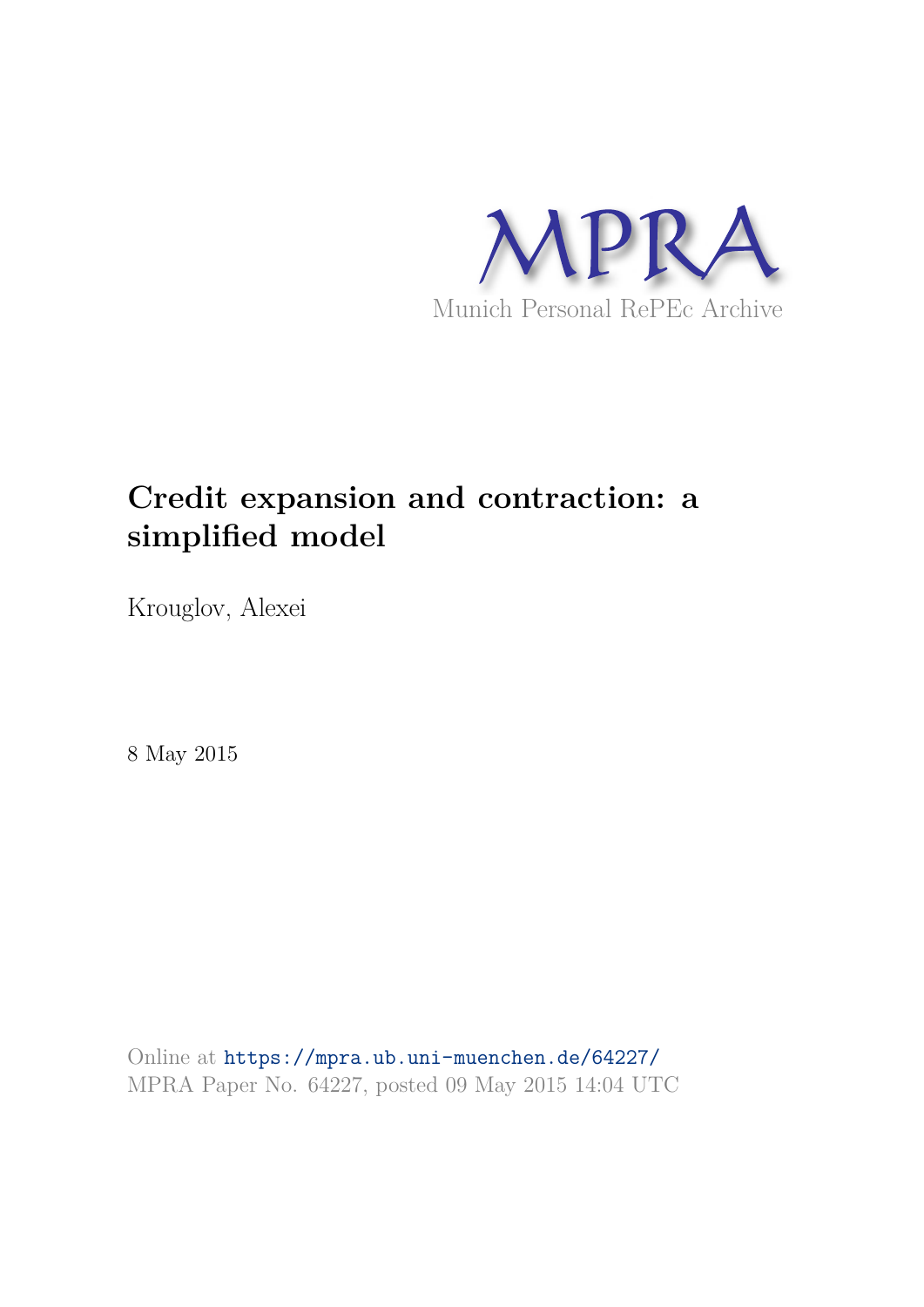## **Credit Expansion and Contraction: A Simplified Model**

**Alexei Krouglov** 

alexkrouglov@gmail.com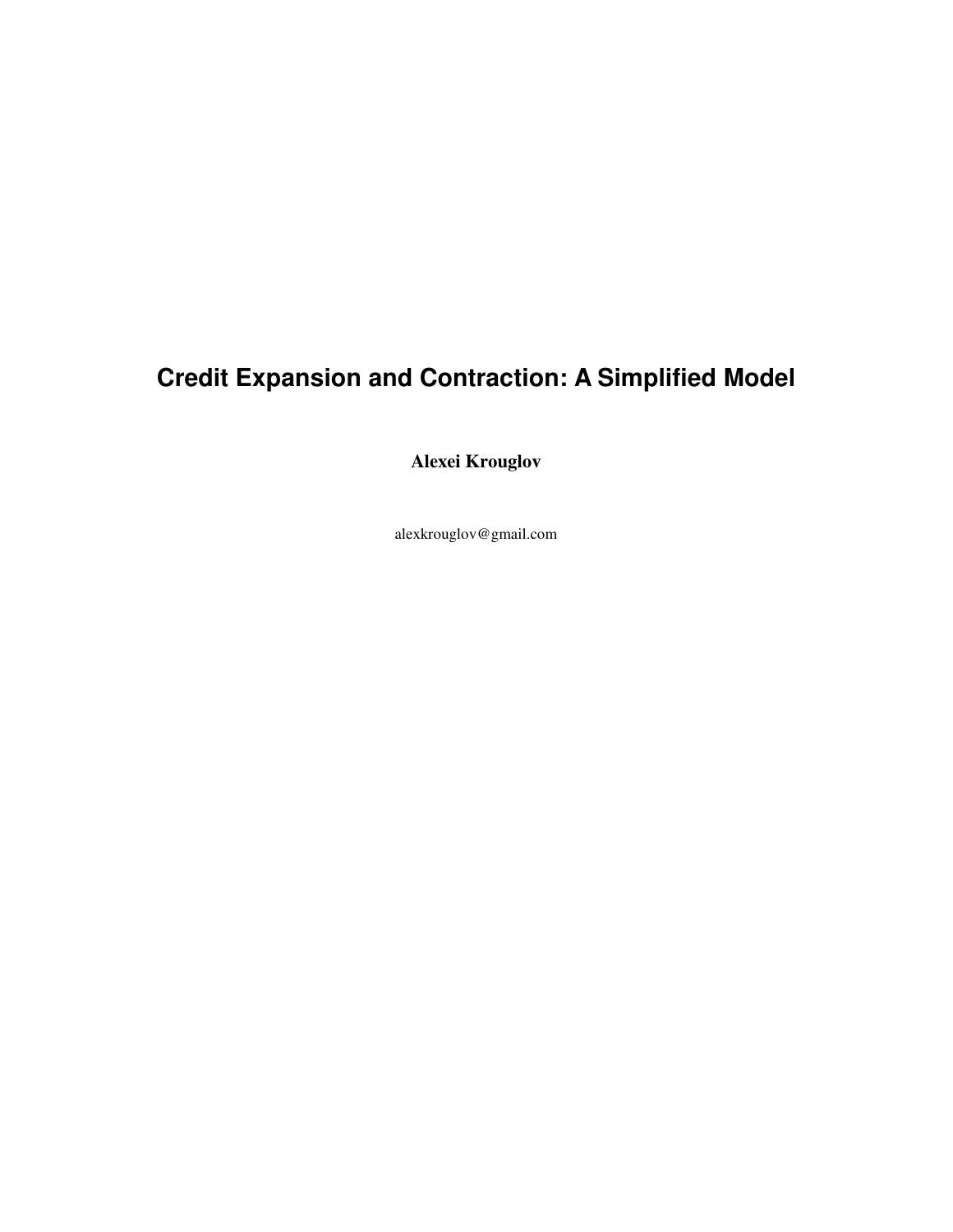## **Credit Expansion and Contraction: A Simplified Model**

#### ABSTRACT

Presented is a mathematical model of single-product economy where credit expansion is used to increase the demand for product. Explored is the dynamics of affected product's price, supply and demand. Shown is that expansion of the demand carries a temporal character.

JEL Classification Numbers: E32, E51, C62

Keywords: credit expansion, economic fluctuations, modeling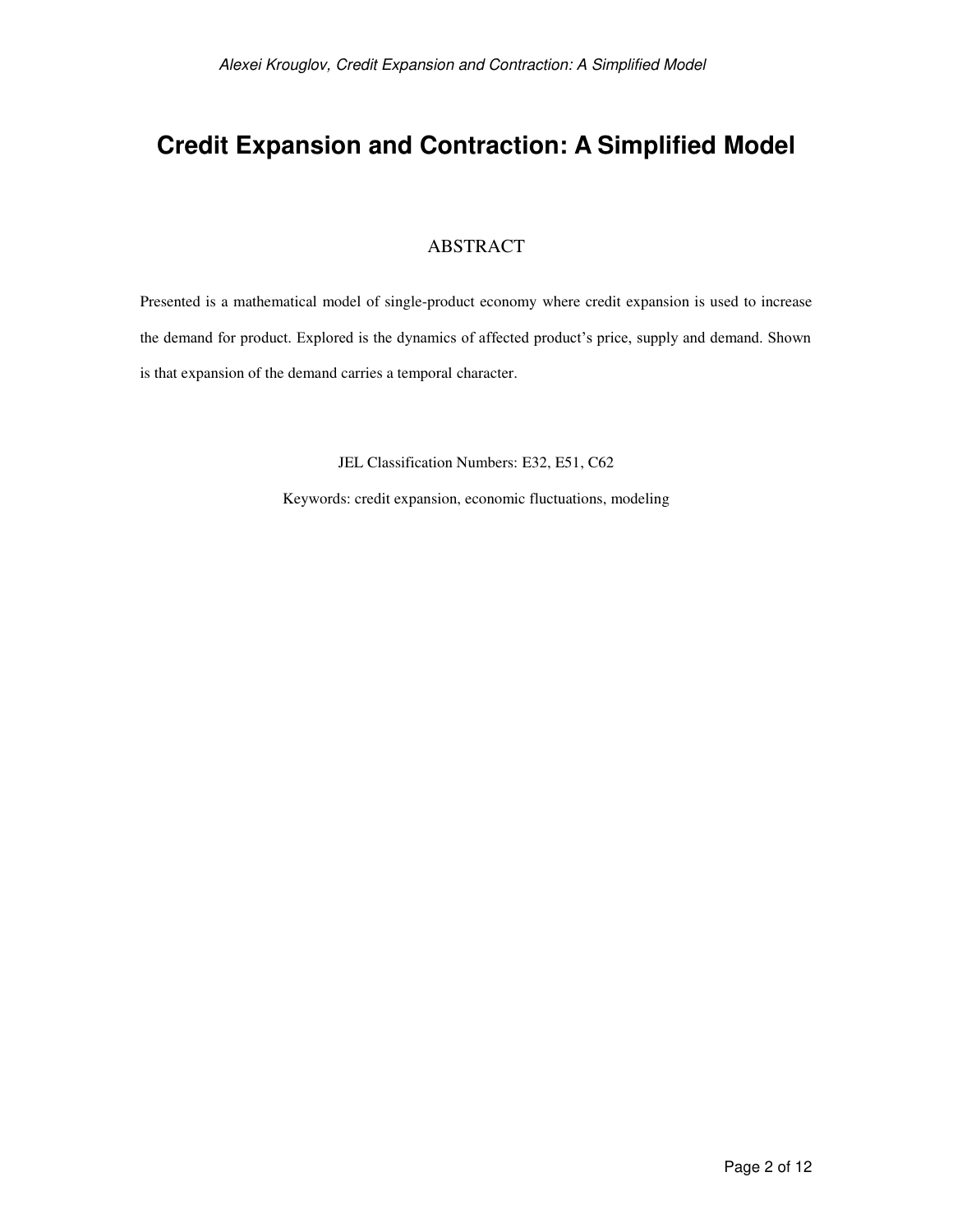#### **1 Introduction**

Concepts of credit and debt carry an enormous role in modern economics. I develop here a model tool, which I would like to use later to explore the impact of these phenomena on economic life.

Below I describe a mathematical model of the market of single-product economy. Economic forces acting on the market represent inherent market forces of demand and supply complemented with the forces caused by credit expansion and corresponding debt servicing. The market actions are expressed through the system of ordinary differential equations.

The model somewhat continues previous research for nominal economic growth and decline performed in Krouglov, 2014.

The presented model carries mostly theoretical character. However, it can be further expanded to deal with more sophisticated tasks.

### **2 Single-Product Economy at Undisturbed State**

Concepts and methodology presented in this section are based on the framework of mathematical dynamics of economic systems developed in Krouglov, 2006; 2009.

When there are no disturbing economic forces, the market is in equilibrium position, i.e., the supply of and demand for product are equal, they are developing with a constant rate and a price of the product is fixed.

I assume the market had been in an equilibrium until time  $t = t_0$ , volumes of the product supply  $V_s(t)$ and demand  $V_D(t)$  on market were equal, and they both were developing with a constant rate  $r_D^0$  $r_D^0$ . The product price  $P(t)$  at that time was fixed,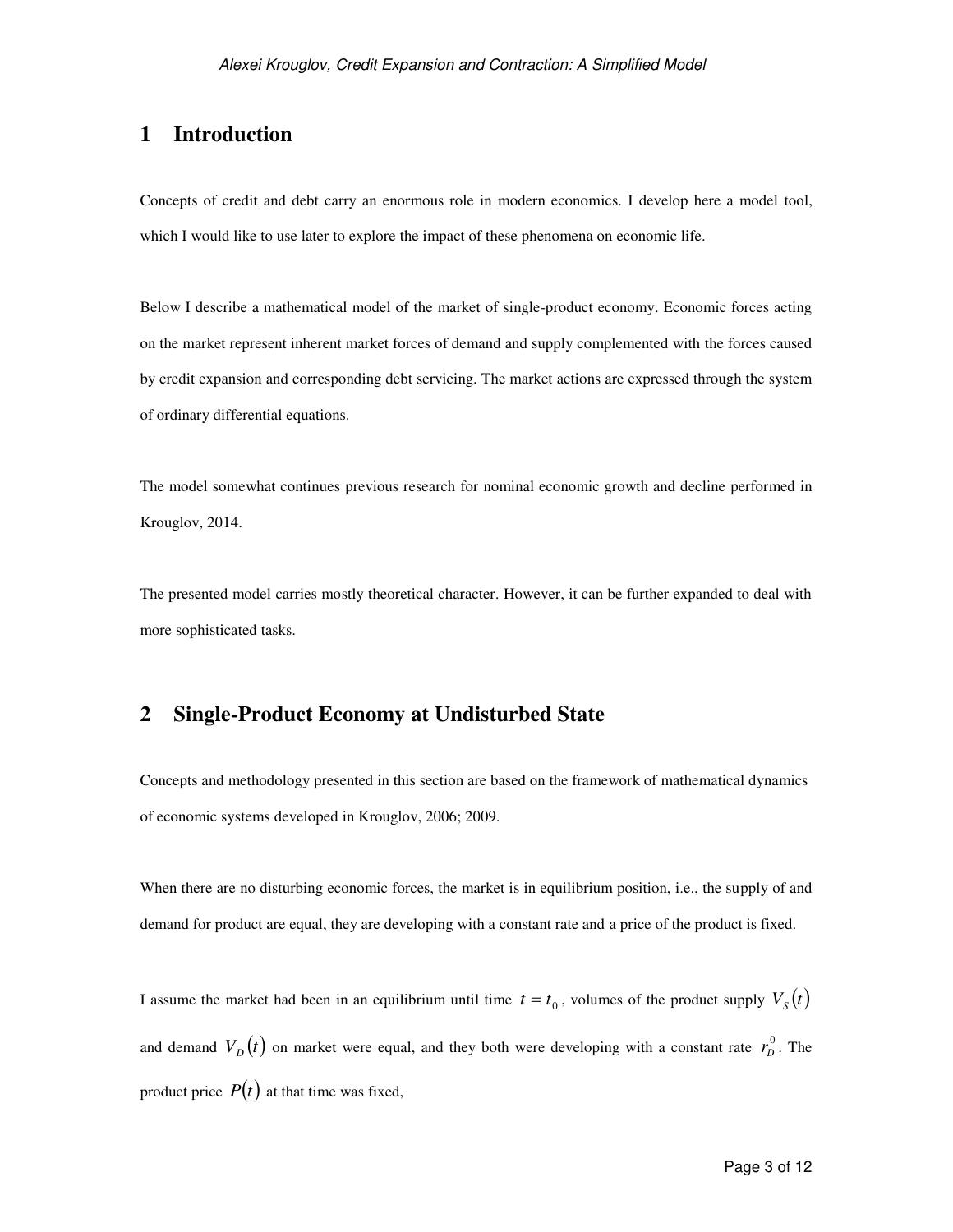$$
V_D(t) = r_D^0(t - t_0) + V_D^0
$$
 (1)

$$
V_s(t) = V_D(t) \tag{2}
$$

$$
P(t) = P^0 \tag{3}
$$

where  $V_D(t_0) = V_D^0$ .

When the balance between the volumes of the product supply and demand is broken, the market is experiencing economic forces, which act to bring the market to a new equilibrium position.

#### **3 Constant-Rate Credit Expansion in a Single-Product Economy**

I present model of a single-product economy where the credit is increasing with a constant-rate in order to advance the demand for the product.

According to this scenario, the credit expansion causes a debt growth where the amount of debt  $S_D(t)$  on the market rises since time  $t = t_0$  according to the following formula,

$$
S_D(t) = \begin{cases} 0, & t < t_0 \\ \delta_D(t - t_0), & t \ge t_0 \end{cases} \tag{4}
$$

where  $S_D(t) = 0$  for  $t < t_0$  and  $\delta_D > 0$ .

Correspondingly, the debt growth causes an increase of debt servicing cost  $s_s(t) = \delta_s S_p(t)$ ,  $\delta_s > 0$ , where the accumulated amount of debt servicing cost  $S_{S}(t)$  on the market rises according to following formula since time  $t = t_0$ ,

$$
S_{S}(t) = \begin{cases} 0, & t < t_0 \\ \frac{\delta_{S} \delta_{D}}{2} (t - t_0)^2, & t \ge t_0 \end{cases} \tag{5}
$$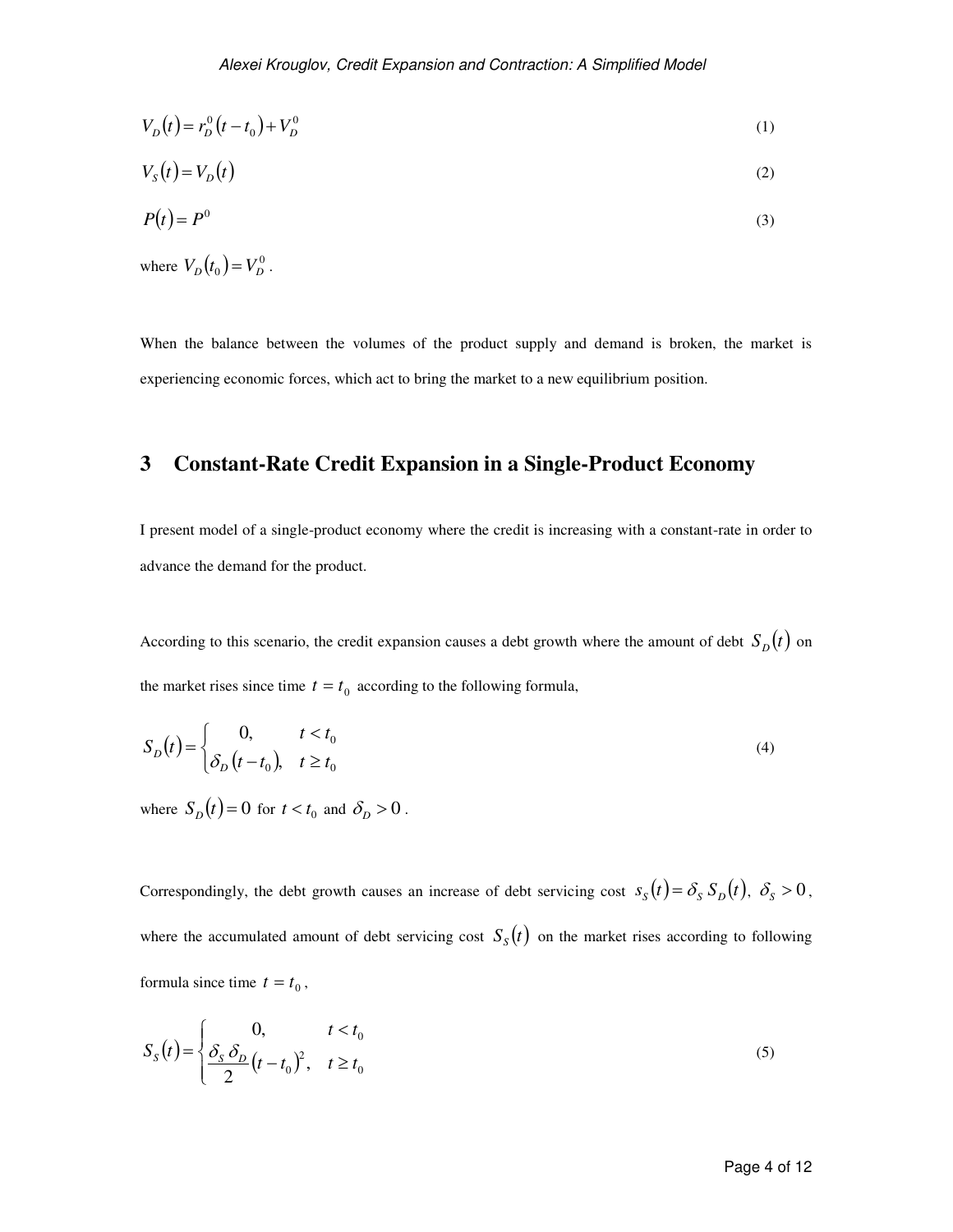where  $S_s(t) = 0$  for  $t < t_0$  and  $\delta_s > 0$ .

Economic forces trying to bring the market into a new equilibrium position are described by the following ordinary differential equations with regard to the volumes of product supply  $V_{\rm s}(t)$ , demand  $V_{\rm p}(t)$ , and price  $P(t)$  given the accumulated amounts of debt  $S_D(t)$  and of debt servicing cost  $S_S(t)$  on the market (see Krouglov, 2006; 2009),

$$
\frac{dP(t)}{dt} = -\lambda_P \left( V_S(t) - V_D(t) - S_D(t) + S_S(t) \right) \tag{6}
$$

$$
\frac{d^2V_s(t)}{dt^2} = \lambda_s \frac{dP(t)}{dt}
$$
\n(7)

$$
\frac{d^2V_D(t)}{dt^2} = -\lambda_D \frac{d^2P(t)}{dt^2}
$$
\n(8)

In Eqs. (6) – (8) above the values  $\lambda_p$ ,  $\lambda_s$ ,  $\lambda_p \ge 0$  are constants and they characterize price inertness, supply inducement, and demand amortization correspondingly.

One may say if the accumulated amount of debt  $S_D(t)$  exceeds the accumulated amount of debt servicing cost  $S_s(t)$ :  $S_p(t) \ge S_s(t)$ , credit expansion takes place in the sense  $V_p(t) + (S_p(t) - S_s(t)) \ge V_p(t)$ . On the other hand, when the accumulated amount of debt  $S_D(t)$  goes below the amount of debt servicing cost  $S_s(t)$ :  $S_p(t) < S_s(t)$ , credit contraction takes place in the sense  $V_p(t) + (S_p(t) - S_s(t)) < V_p(t)$ .

Thus, credit expansion takes place in the time interval *S*  $t_0 \leq t \leq t_0 + \frac{2}{\delta}$  $t_0 \le t \le t_0 + \frac{2}{s}$ , and credit contraction happens

when 
$$
t_0 + \frac{2}{\delta_s} < t < +\infty
$$
.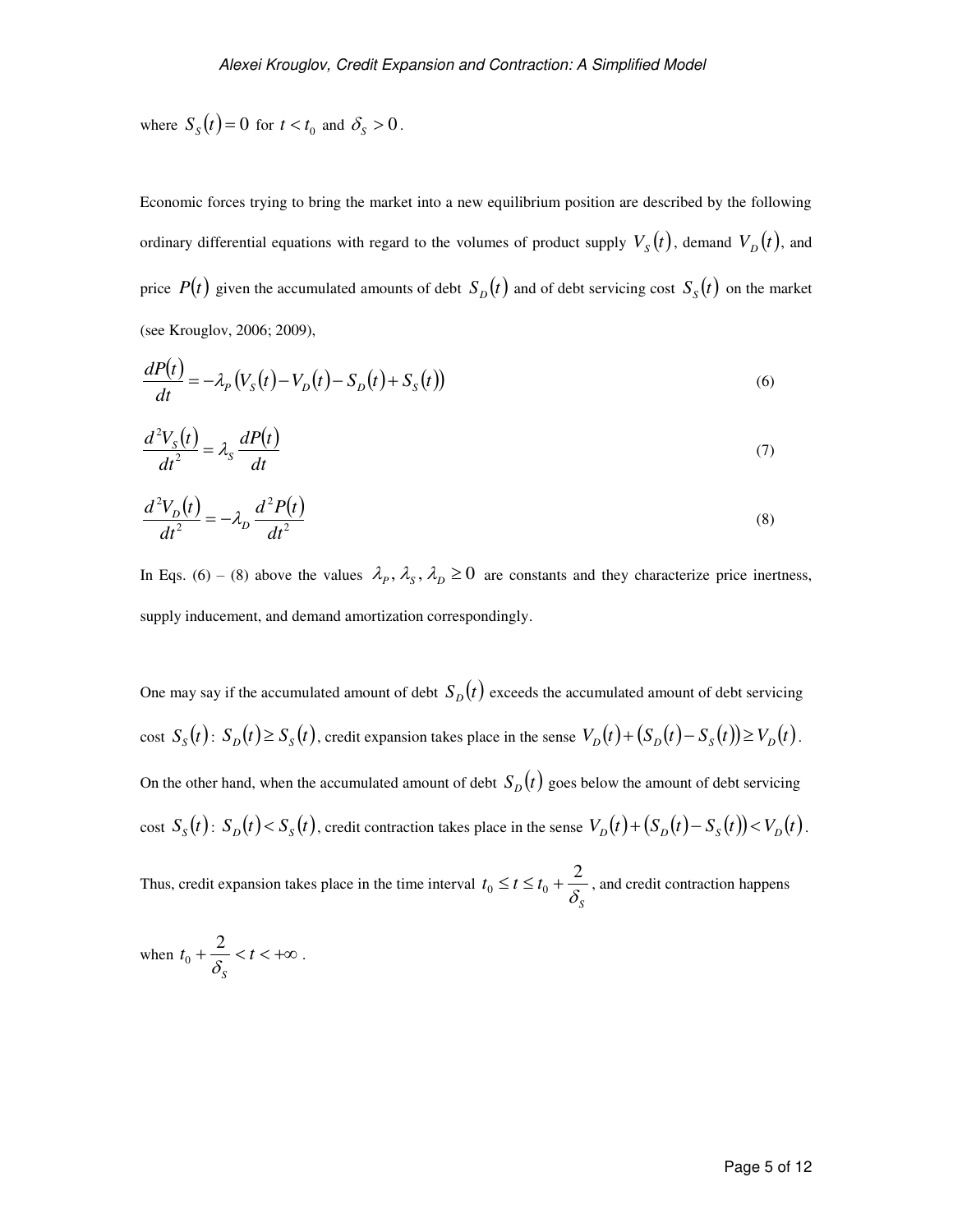Let me introduce a new variable  $D(t) \equiv (V_s(t) - V_p(t) - S_p(t) + S_s(t))$  representing the volume of product surplus (or shortage) on the market. Therefore, behavior of  $D(t)$  is described by the following equation for  $t > t_0$ ,

$$
\frac{d^2D(t)}{dt^2} + \lambda_P \lambda_D \frac{dD(t)}{dt} + \lambda_P \lambda_S D(t) - \delta_S \delta_D = 0
$$
\n(9)

with the initial conditions,  $D(t_0) = 0$ ,  $\frac{dD(t_0)}{dt}$ .  $dt$ <sup>–</sup> $U_D$ </sup>  $\frac{dD(t_0)}{dt} = -\delta_D.$ 

If one uses another variable  $D_1(t) \equiv D(t)$ -*P S*  $D_1(t) \equiv D(t) - \frac{\sigma_S \sigma_D}{\lambda_n \lambda_c}$  $D_1(t) = D(t) - \frac{\delta_s \delta_D}{2}$ , then Eq. (9) becomes,

$$
\frac{d^2D_1(t)}{dt^2} + \lambda_P \lambda_D \frac{dD_1(t)}{dt} + \lambda_P \lambda_S D_1(t) = 0
$$
\n(10)

with the initial conditions,  $D_1(t_0)$ *P S*  $D_1(t_0) = -\frac{\partial_S}{\partial_L \partial_R}$  $\Theta_1(t_0) = -\frac{\delta_S \delta_D}{1 - \delta_S t_0}$ ,  $(t_{0})^{-}$  $dt$ <sup>-- $U_D$ </sup>  $\frac{dD_1(t_0)}{dt} = -\delta_n$ .

Similar to Eq. (9), the product price  $P(t)$  is described by the following equation for  $t > t_0$ ,

$$
\frac{d^2P(t)}{dt^2} + \lambda_P \lambda_D \frac{dP(t)}{dt} + \lambda_P \lambda_S \left( P(t) - P^0 - \frac{\delta_D}{\lambda_S} + \frac{\delta_S \delta_D}{\lambda_S} (t - t_0) \right) = 0 \tag{11}
$$

with the initial conditions,  $P(t_0) = P^0$ ,  $\frac{dP(t_0)}{dt} = 0$ *dt*  $\frac{dP(t_0)}{dt} = 0$ .

Let me introduce variable  $P_1(t) = P(t) - P^0 - \frac{\delta_D}{\lambda} + \frac{\delta_S \delta_D}{\lambda} (t - t_0) - \frac{\lambda_D}{\lambda^2} \delta_S \delta_D$ *S D S S D S*  $P_1(t) = P(t) - P^0 - \frac{\sigma_B}{\lambda_c} + \frac{\sigma_S \sigma_D}{\lambda_c} (t - t_0) - \frac{\mu_B}{\lambda_c^2} \delta_S \delta_I$ λ. λ.  $\delta$ .  $\delta$ λ. δ 0  $\frac{1}{2^2}$  $P_1(t) = P(t) - P^0 - \frac{\sigma_D}{2} + \frac{\sigma_S \sigma_D}{2} (t - t_0) - \frac{\mu_D}{2} \delta_S \delta_D$  to simplify an analysis

of the product price behavior. The behavior of variable  $P_1(t)$  is described by the equation for  $t > t_0$ ,

$$
\frac{d^2P_1(t)}{dt^2} + \lambda_P \lambda_D \frac{dP_1(t)}{dt} + \lambda_P \lambda_S P_1(t) = 0
$$
\n(12)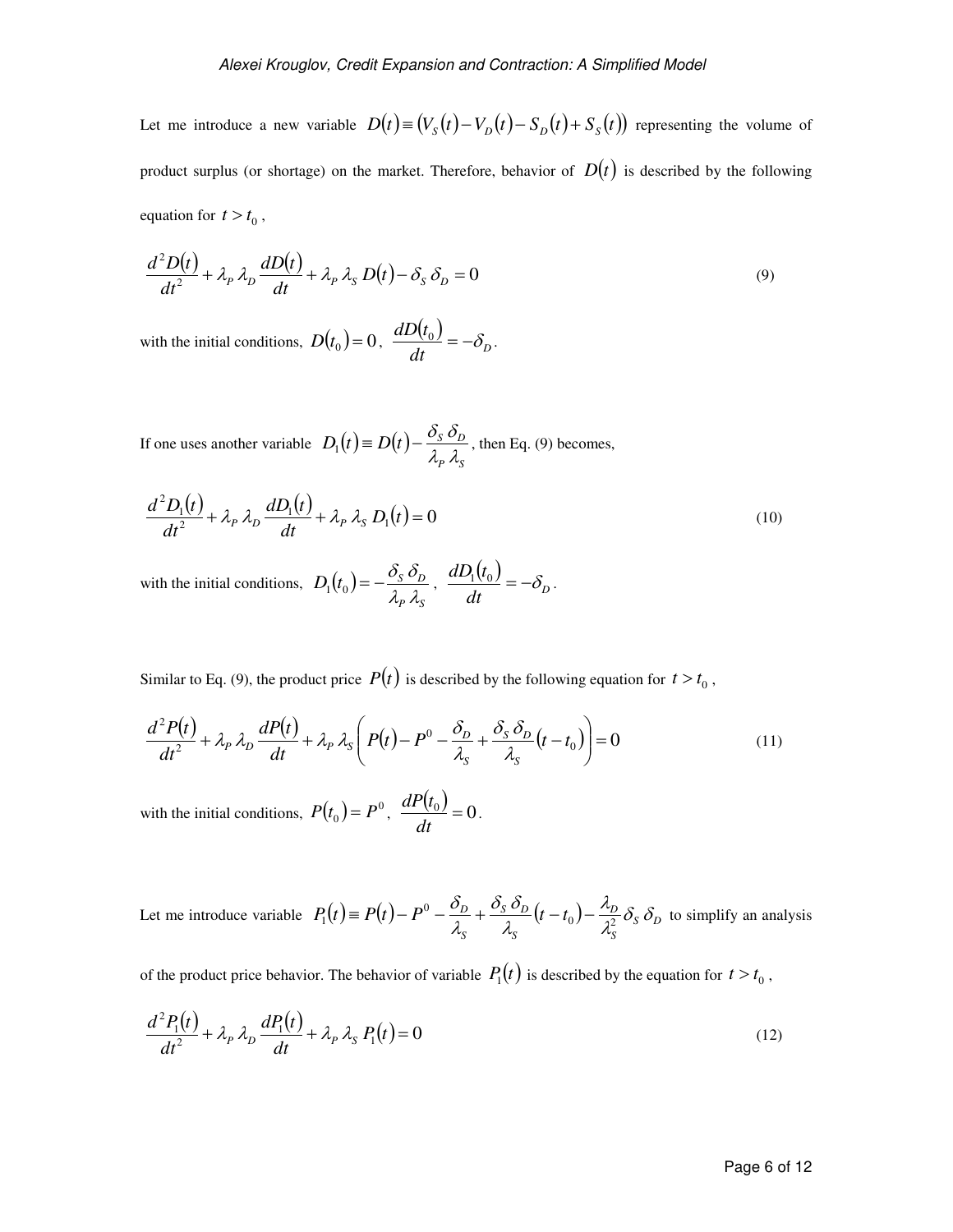with the initial conditions, 
$$
P_1(t_0) = -\frac{\delta_D}{\lambda_s} - \frac{\lambda_D}{\lambda_s^2} \delta_S \delta_D
$$
,  $\frac{dP_1(t_0)}{dt} = \frac{\delta_S \delta_D}{\lambda_s}$ .

The behavior of solutions for  $D_1(t)$  and  $P_1(t)$  described by Eqs. (10) and (12) depends on the roots of the corresponding characteristic equations (Piskunov, 1965; Petrovski, 1966). Note that Eqs. (10) and (12) have the same characteristic equations.

When the roots of characteristic equation are complex-valued (i.e.,  $\frac{\lambda_P^2 \lambda_D^2}{4} < \lambda_P \lambda_S$ 4 2  $2^2$ ) both the variable  $D_1(t)$  and variable  $P_1(t)$  experience damped oscillations for time  $t \ge t_0$ . When the roots of characteristic equation are real and different (i.e.,  $\frac{\lambda_P^2 \lambda_D^2}{4} > \lambda_P \lambda_S$ 4  $\frac{d^2 p}{dt^2}$   $\lambda_p^2$   $\lambda_p$   $\lambda_s$  both the variable  $D_1(t)$  and variable  $P_1(t)$  don't oscillate for time  $t \ge t_0$ . When the roots of characteristic equation are real and equal (i.e.,  $\frac{\lambda_P^2}{\lambda_D^2} \frac{\lambda_D^2}{\lambda_P} = \lambda_P \lambda_S$ 4  $\frac{d^2 p}{dt^2} \lambda_p^2 = \lambda_p \lambda_s$ ) both the variable  $D_1(t)$  and variable  $P_1(t)$  don't oscillate for time  $t \ge t_0$  as well.

It takes place  $D_1(t) \to 0$  and  $P_1(t) \to 0$  for  $t \to +\infty$  if roots of characteristic equations are complex-

valued 
$$
(\frac{\lambda_P^2 \lambda_D^2}{4} < \lambda_P \lambda_S)
$$
, real and different  $(\frac{\lambda_P^2 \lambda_D^2}{4} > \lambda_P \lambda_S)$ , or real and equal  $(\frac{\lambda_P^2 \lambda_D^2}{4} = \lambda_P \lambda_S)$ .

It takes place for the product surplus (shortage)  $D(t)$ , for the product price  $P(t)$ , for the product demand  $V_D(t)$ , for the product supply  $V_S(t)$ , for the amount of debt  $S_D(t)$ , and for the amount of debt servicing cost  $S_s(t)$  if  $t \to +\infty$ ,

$$
D(t) \to \frac{\delta_s \,\delta_D}{\lambda_P \,\lambda_s} \tag{13}
$$

$$
P(t) \rightarrow -\frac{\delta_s \delta_D}{\lambda_s} (t - t_0) + P^0 + \frac{\delta_D}{\lambda_s} + \frac{\lambda_D}{\lambda_s^2} \delta_s \delta_D \tag{14}
$$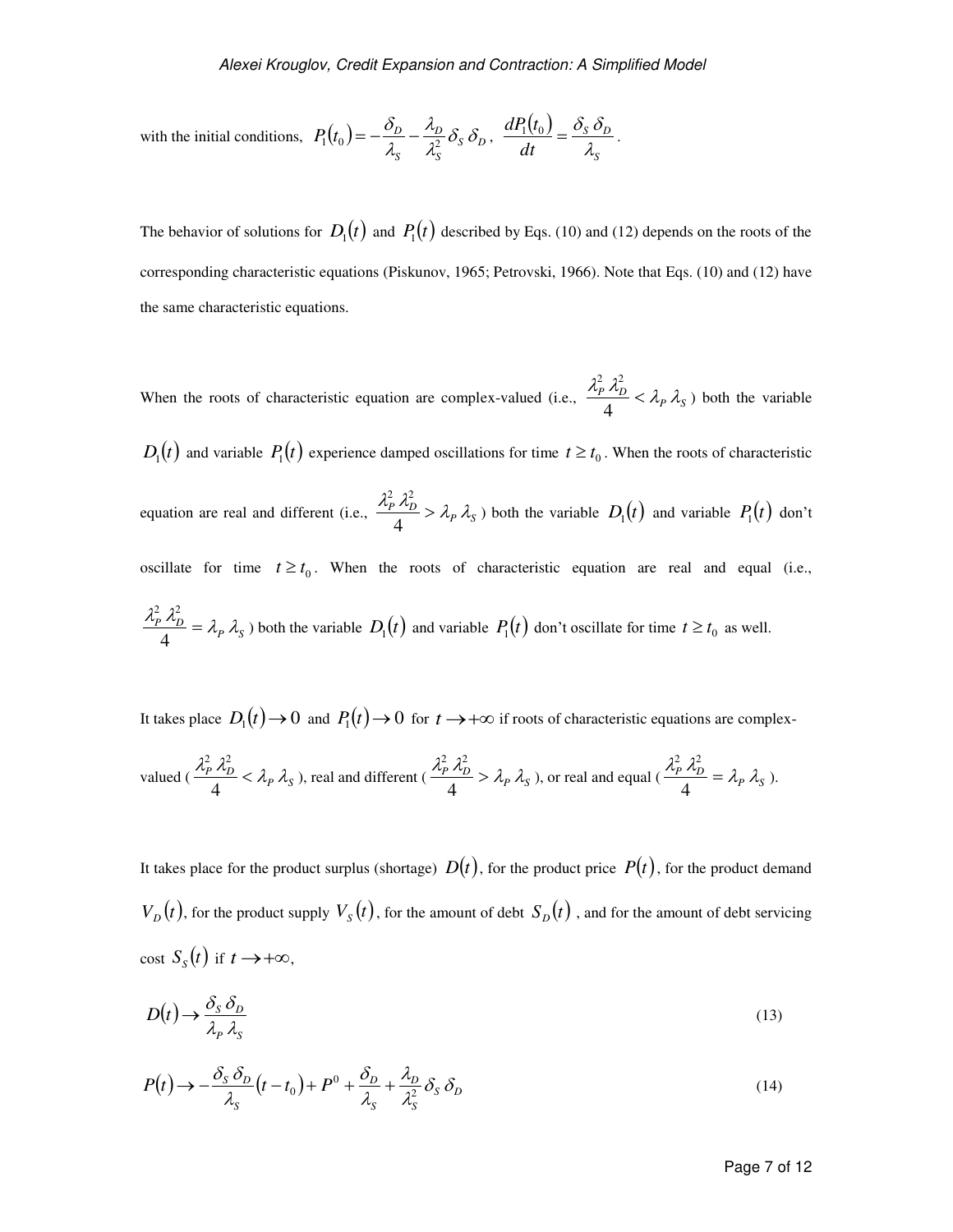$$
V_D(t) \to \left(r_D^0 + \frac{\lambda_D}{\lambda_S} \delta_S \delta_D\right) (t - t_0) + V_D^0 - \frac{\lambda_D}{\lambda_S} \delta_D - \frac{\lambda_D^2}{\lambda_S^2} \delta_S \delta_D \tag{15}
$$

$$
V_{S}(t) \rightarrow \left(r_{D}^{0} + \delta_{D} + \frac{\lambda_{D}}{\lambda_{S}} \delta_{S} \delta_{D}\right) (t - t_{0}) - \frac{\delta_{S} \delta_{D}}{2} (t - t_{0})^{2} + V_{D}^{0} - \frac{\lambda_{D}}{\lambda_{S}} \delta_{D} + \frac{\delta_{S} \delta_{D}}{\lambda_{P} \lambda_{S}} - \frac{\lambda_{D}^{2}}{\lambda_{S}^{2}} \delta_{S} \delta_{D} (16)
$$

$$
S_D(t) = \delta_D(t - t_0) \tag{17}
$$

$$
S_S(t) = \frac{\delta_S \delta_D}{2} (t - t_0)^2
$$
\n(18)

To analyze an economic growth I use the variable  $E_D(t) \equiv P(t) \times r_D(t)$  where  $r_D(t) \equiv \frac{dV_D(t)}{dt}$ , *dt*  $r_D(t) \equiv \frac{dV_D(t)}{dt}$ , i.e., a

rate of nominal demand for the product, which roughly represents the product earning on the market.

I compare the variable  $E_D(t)$ , rate of nominal demand changed by the amount of debt  $S_D(t)$  and of debt servicing cost  $S_s(t)$ , with the variable  $\tilde{E}_b(t)$ , original rate unchanged by the amounts of debt and debt

serving cost, for 
$$
t \to +\infty
$$
,  $E_D(t) \to \left(-\frac{\delta_S \delta_D}{\lambda_S}(t - t_0) + P^0 + \frac{\delta_D}{\lambda_S} + \frac{\lambda_D}{\lambda_S^2} \delta_S \delta_D\right)\left(r_D^0 + \frac{\lambda_D}{\lambda_S} \delta_S \delta_D\right)$   
and  $\tilde{E}_D(t) \to P^0 r_D^0$ .

Thus, if the amount of debt  $S_D(t)$  is increasing with a constant-rate  $\delta_D > 0$  to advance the demand for product on the market then the amount of debt servicing cost  $S_{S}(t)$  is increasing with acceleration  $\delta_s \delta_p > 0$  and ultimately causing an unrestricted decrease of the rate of nominal demand  $E_p(t)$  with the passage of time.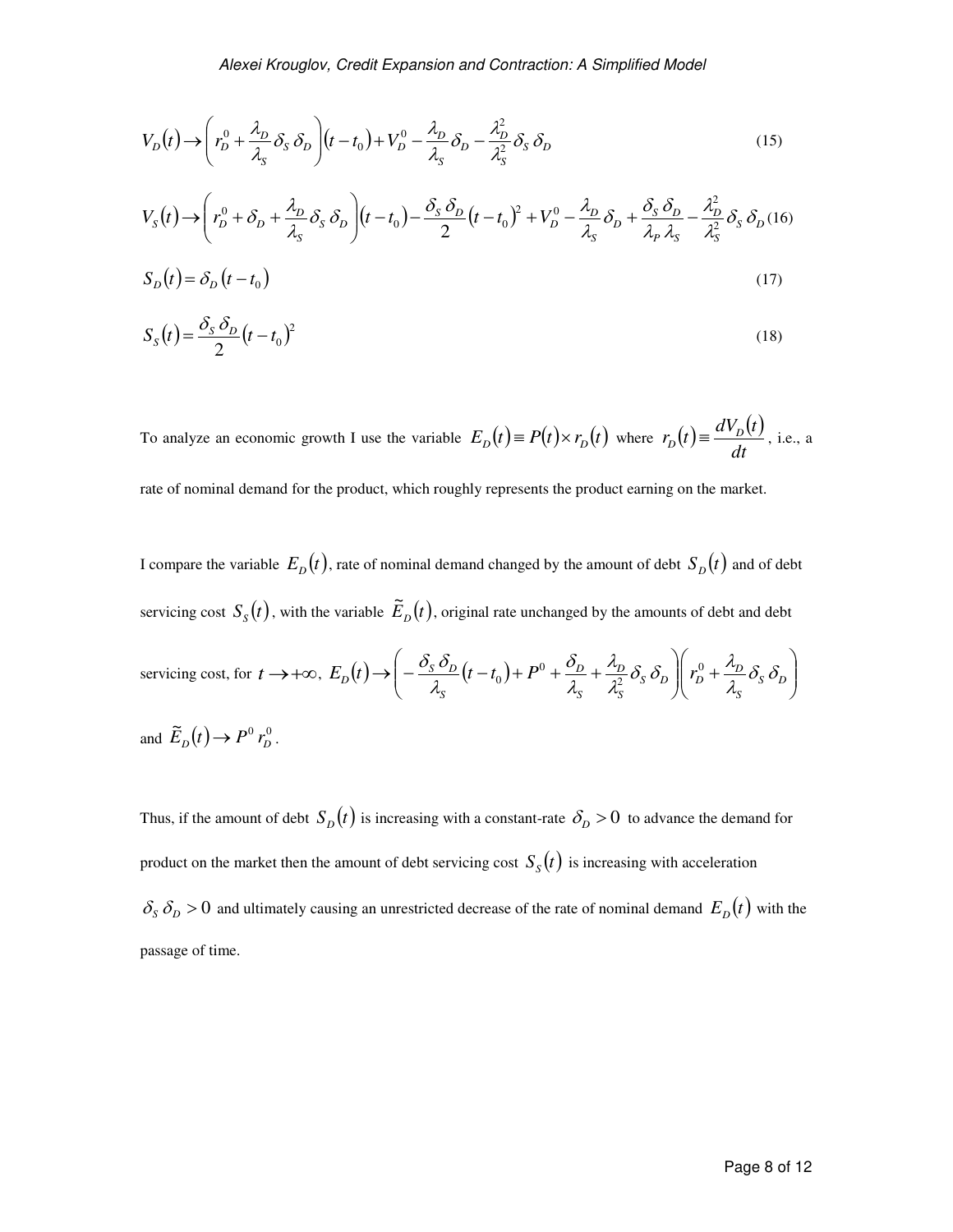We can estimate a decrease  $e_D(t)$  of the rate of nominal demand  $E_D(t)$  where  $e_D(t) \equiv \frac{dE_D(t)}{dt}$ , *dt*  $e_D(t) \equiv \frac{dE_D(t)}{dt}$ , i.e., the

decrease of the rate of nominal demand for product, which roughly represents the decrease of the product earning on market.

It takes place, for 
$$
t \to +\infty
$$
,  $e_D(t) \to -\frac{\delta_S \delta_D}{\lambda_S} \left( r_D^0 + \frac{\lambda_D}{\lambda_S} \delta_S \delta_D \right) < 0$  when  $\delta_S \delta_D > 0$ .

The limitary value of variable  $e_D(t)$  doesn't have extremal points in the region  $\delta_S \delta_D > 0$ . In fact, the variable  $e_D(t)$  has maximal limitary value when  $\delta_S \delta_D = -\frac{\lambda_S}{2} r_D^0$  $2\lambda_{D}^{I_{D}}$ *D*  $S_{\rm B}$   $\delta_{\rm D}$  =  $-\frac{\lambda_{\rm S}}{2\lambda_{\rm D}}$  *r*  $\delta_{s} \delta_{b} = -\frac{\lambda_{s}}{2a} r_{b}^{0}$ . Then, respectively for  $t \rightarrow +\infty$ ,

$$
\max \left\{ e_D(t) \right\} \to \frac{1}{4\lambda_D} \left( r_D^0 \right)^2 > 0 \, .
$$

Therefore, the variable  $e_D(t)$  is always negative in the region  $\delta_S \delta_D > 0$ . Changes of the rate of nominal demand in the region  $\delta_s \delta_p > 0$  have negative limitary values. Note, the maximal increase of the rate of nominal demand  $\max \{e_D(t)\}\$  for product on the market happens outside of the region  $\delta_S \delta_D > 0$  and is equal, for time  $t \to +\infty$ ,  $\max\{e_D(t)\}\to \frac{1}{4\pi\epsilon}(r_D^0)^2 > 0$ 4  $\max {\lbrace e_{D}(t) \rbrace} \rightarrow \frac{1}{4.3} (r_{D}^{0})^{2} >$ *D*  $\langle e_D(t) \rangle \rightarrow \frac{1}{4\lambda_D} \langle r_D^0 \rangle^2 > 0$ .

I will talk about economic implications of some results in the next section.

#### **4 Implicative Economic Discussion**

A single-product economy model of the credit expansion presented here can be briefly described as following. At first, the demand for product and supply of it were equal, and the market was undisturbed.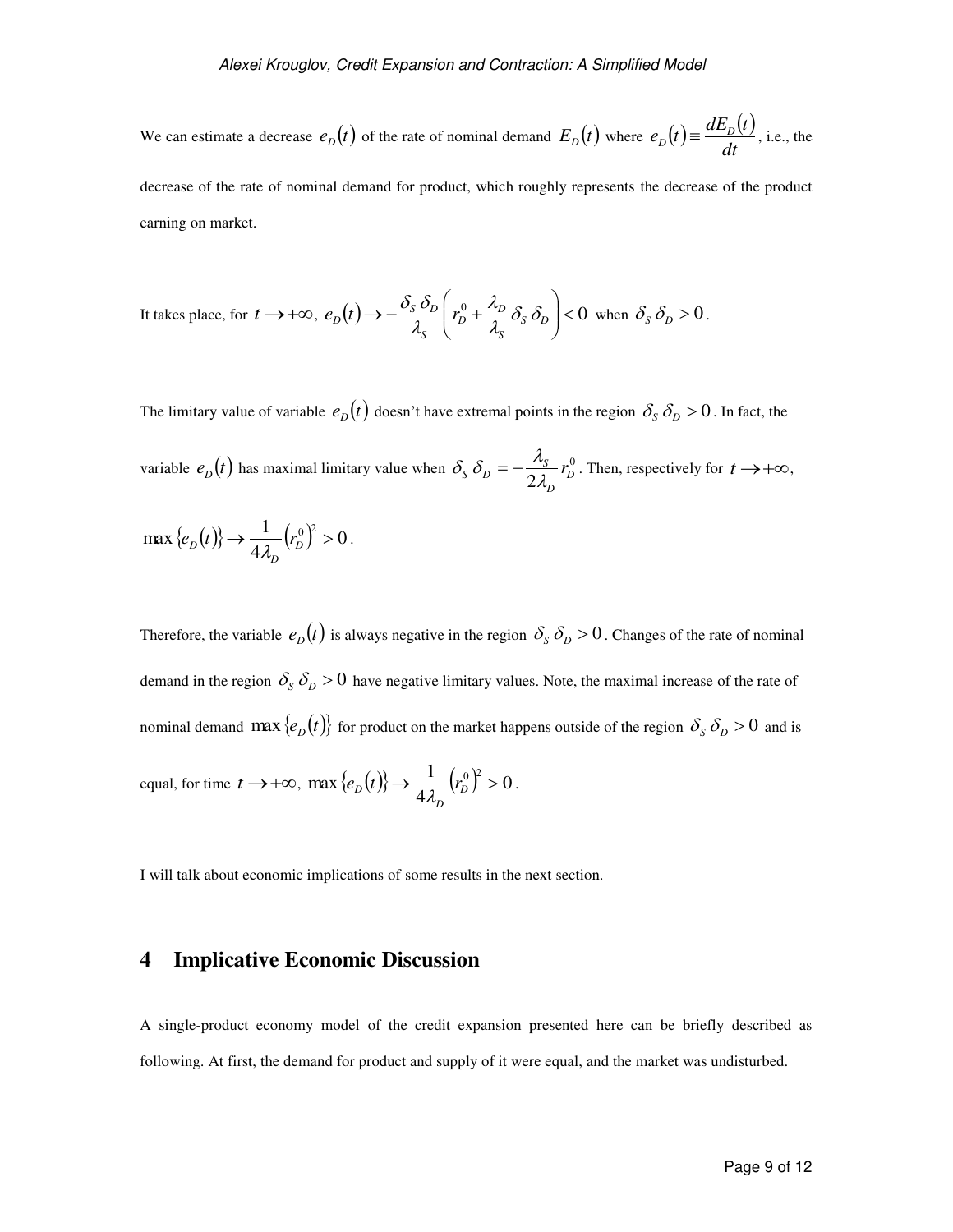#### *Alexei Krouglov, Credit Expansion and Contraction: A Simplified Model*

Then the demand for product in economy was increased by assuming a constant-rate growing debt. The credit expansion in turn caused an increase of the debt servicing cost. Since the debt servicing cost was proportional to the accumulated amount of debt, i.e., an integral of the assumed debt over the time, the amount of debt servicing cost was growing with an accelerated rate and eventually exceeded the amount of accumulated debt. Afterwards, the credit expansion had been transformed into the credit contraction in the sense that the demand for product was reduced by superposition of the amounts of debt and debt servicing cost since that moment.

During the credit expansion period of a limited length the amended demand exceeds the supply and that creates a product shortage on the market, which interrupts supply-demand equilibrium and drives the product price up. On the other hand, an increase of the product price decreases the product demand. As a general rule, the dual effect of price increase and demand decrease caused by the debt rising with a constant rate induces a restricted short-term nominal economic growth (see Krouglov, 2014). However, depending on the model characteristics, the said dual effect can cause either a nominal economic growth or a nominal economic decline of finite value (e.g., short-time fluctuations can distort a growth pattern).

During the credit contraction period, which has an unlimited extent, the amended demand goes below the supply and it creates a product surplus on the market, which interrupts supply-demand equilibrium and drives the product price down. On the other hand, a decrease of the product price increases the product demand. The dual effect of the price decrease and the demand increase can theoretically cause either a nominal economic growth or a nominal economic decline. Though, the amount of debt servicing cost in the model grows with an accelerated rate, which creates an effect of the unlimited long-term nominal economic decline.

It is important to note the structure of debt used in the model is a rolling over debt, which excludes the principal's repayment. It allows working with limitary values in the model and discounting the distortions caused by slight short-time effects.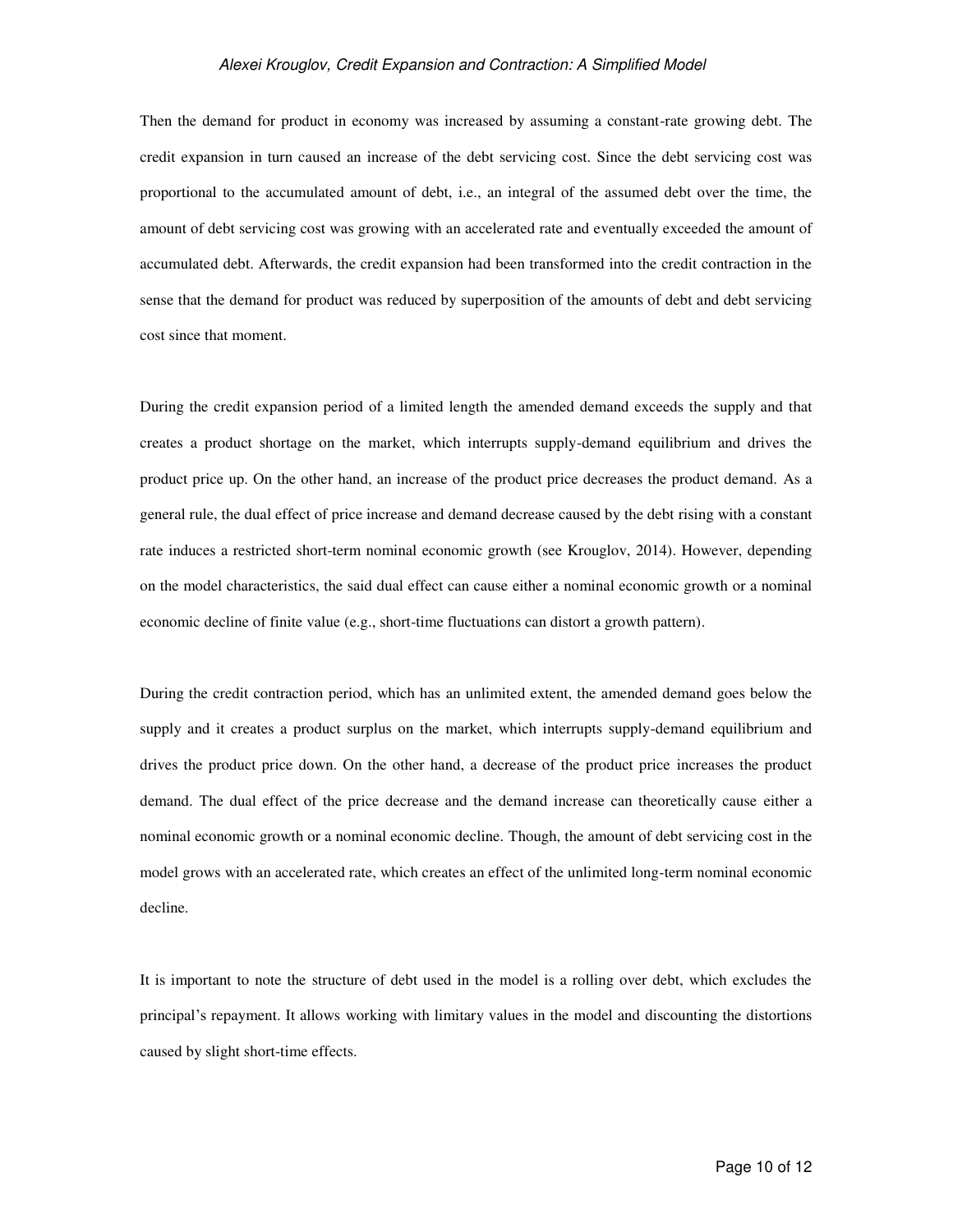#### *Alexei Krouglov, Credit Expansion and Contraction: A Simplified Model*

The model produced here is rather a model tool, which is used to explore an economic impact caused to the market by an accumulated debt. A model example was the scenario when the amount of debt was growing with a constant rate (i.e., as a linear function), which caused the amount of debt servicing cost growing with a constant acceleration (i.e., as a quadratic function). In these circumstances, the amount of debt servicing cost exceeded the amount of debt at some point in time. Afterwards, a credit expansion would be transformed into a credit contraction and induce an unlimited long-term nominal economic decline. The model might be further expanded if one wants to explore a more complex and practical economic task.

#### **5 Conclusions**

Presented here is a simplified mathematical model that investigates economic effects caused by a credit expansion. Initially, the demand for a product was increased by assumption of a constant-rate growing debt. The accumulating debt caused an increase of debt servicing cost, where the amount of accumulated cost eventually exceeded the amount of accumulated debt. Accordingly, the credit expansion was transformed into the credit contraction in the sense that the amended demand for product was diminished by the debt servicing cost afterwards.

The model uses a rolling over debt, which has allowed ignoring distortions caused by the minor short-time effects.

At this stage, I rather view the model as a tool to explore an economic impact of the debt to the market. Explored was the scenario when amount of debt was growing with a constant rate and amount of debt servicing cost was growing with an accelerated rate, so the latter in time exceeded the former. Afterwards, a credit expansion would be converted into a credit contraction and produce an unlimited long-term nominal economic decline. The model can be expanded to deal with more complex and practical economic problems further.